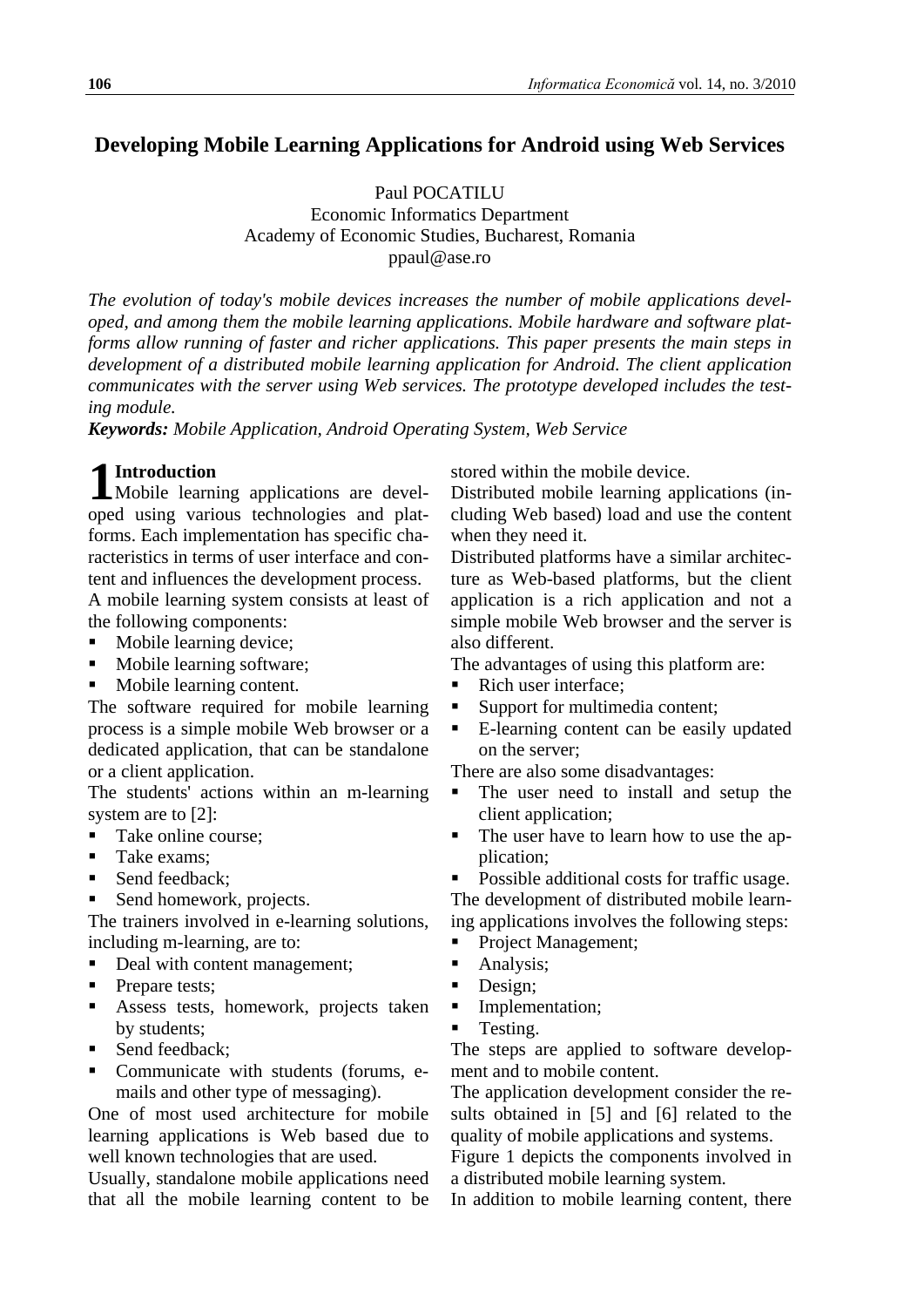are databases used to manage users, messages and other settings. Data stored in databases is accessed from dedicated servers.

The mobile learning application, developed for Android based devices, has the following modules:

- Courses:
- Quizzes;
- Final and partial tests;
- Messaging.

In order to administrate the system, specia-

lized modules are developed to provide:

- User control:
- Content management;
	- Courses:
		- **Tests:**
		- Marks.

The modules are written independently, and they share the common data. Each module has an associated screen and they are launched from a main screen.



**Fig. 1.** Distributed mobile learning platforms architecture

The communication between client and server is based on Web services. XML Web services have many advantages for developers and for users: they use simple protocols and the implementation of the services and clients is easier than other methods.

The prototype developed up to now implements the quizzes module.

## **2 Android Platform**

#### **2.1 Android Operating System**

Android operating system is a project initiated by Google through the Open Handset Alliance, which includes over 30 companies in ICT. Android platform is an open source project, allowing its amendment by any manufacturer of mobile devices.

Figure 2 depicts the architecture of Android operating system.

The operating system is based on *Linux kernel* version 2.6.x, that is a monolithic kernel. The kernel includes *drivers* for the mobile device hardware: screen, keyboard, camera, USB, Bluetooth etc. Kernel provides interface hardware and memory management, processes and other resources.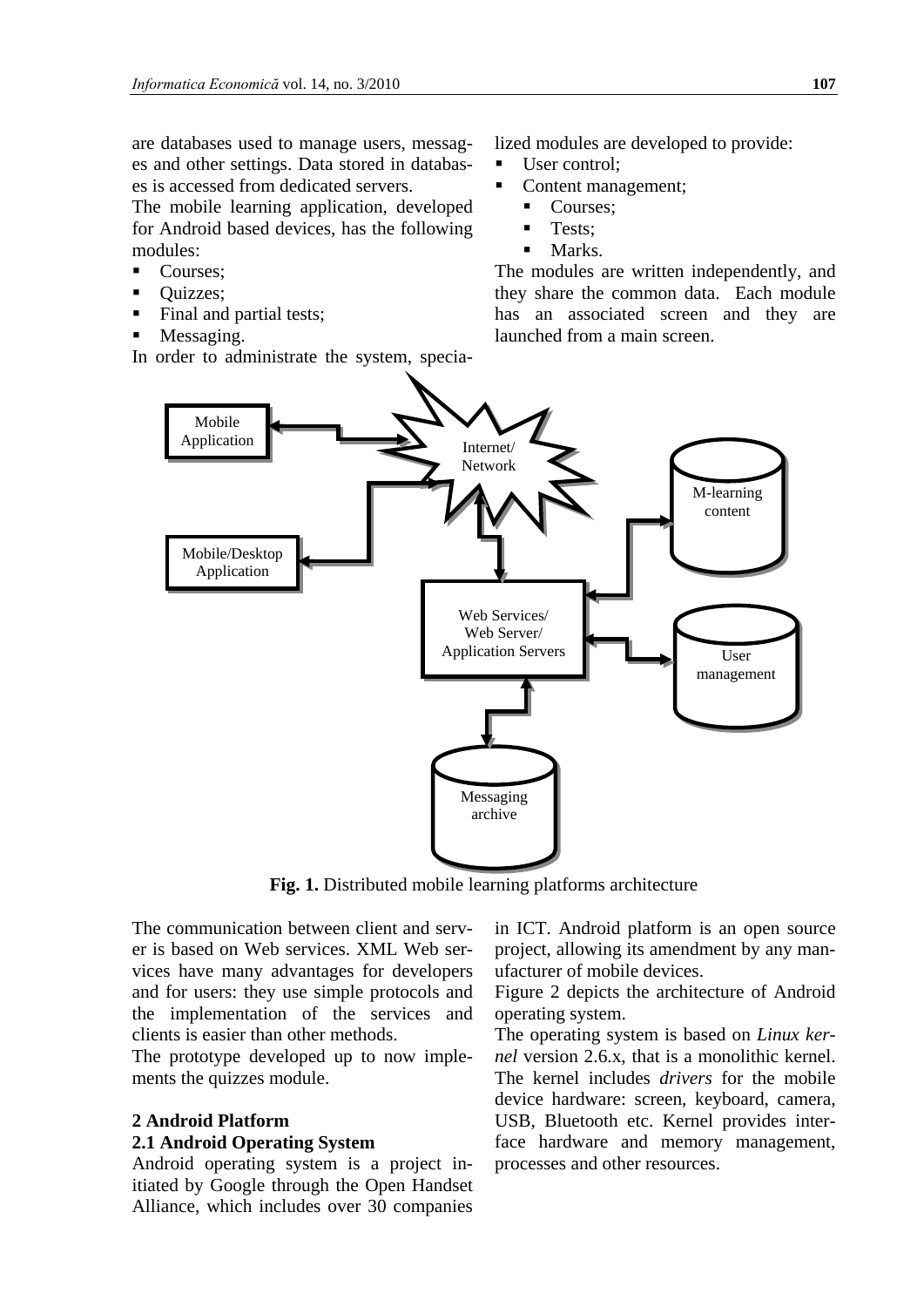| <b>Applications and Widgets</b>          |                 |  |
|------------------------------------------|-----------------|--|
| <b>Application Programming Interface</b> |                 |  |
| <b>Libraries</b>                         | Android runtime |  |
| Linux Kernel and Drivers                 |                 |  |
| Hardware                                 |                 |  |



Native *libraries* on the next level are dependent on hardware architecture of the mobile device. These libraries include support for 2D and 3D graphics (Single, OpenGL ES), multimedia, security, storage, browsing (WebKit) and standard C library [8].

Android applications are developed using Java programming language. Applications require an *environment* to manage their lifecycle. This includes a Java virtual machine (called Dalvik virtual machine) and Java class libraries that provide basic support for applications (collections, input/output operations management etc.). Android applications are not compatible with Java ME or Java SE. The applications are optimized for mobile devices constraints.

The *application programming interface* allows accessing a framework that includes components used by all Android applications. The application framework includes components for Android application management (installation, execution), windows management and user interface graphical, event handling etc.

*Application* level includes pre-installed applications (contact management, phone, calendar, Internet browser) and user applications. Applications are based on Java technologies and use classes provided through application programming interface. In addition, there is the possibility to use native functions in programs written in C/C++ programming language through NDK (Native Development Kit).

*Widgets* unlike applications, occupies only part of the main display screen and associated (Home).

Android operating system is multitasking,

each application running in a separate thread.

## **2.2 Android Application Development**

Android applications are developed using one or more basic components [3], [4]:

- activities (**Activity** base class),
- services (base class **Services**),
- content providers (**ContentProvider** base class)
- components that receive and act on messages sent to all applications (the base class **BroadcastReceiver**)
- messages (class **Intent**)

A particular importance in application development is the resources that enable separation of interface code.

Activities represent the screen associated to an application. An application can have one or more activities.

Services are routines that run in parallel with the main thread and do not have GUI. They allow the development of actions in the background without blocking the main thread execution and interaction with such application.

Content providers are used for sharing data between applications. Data sharing is done through files, databases or other means. An alternative to content providers is the use of communication between processes.

Applications can respond to the occurrence of events in the system by using classes derived from **BroadcastReceiver**. They do not GUI and an application can have several components of this type.

In order to activate components like activities, asynchronous messages encapsulated in objects of **Intent** type are used.

Android applications are developed mainly using Eclipse IDE with Android Development Tools (ADT) plug-in. Android SDK and emulators are necessary for application development.

## **3 Graphical User Interface**

The prototype developed consists of three activities:

- Test selection;
- Question and answers;
- Answers list.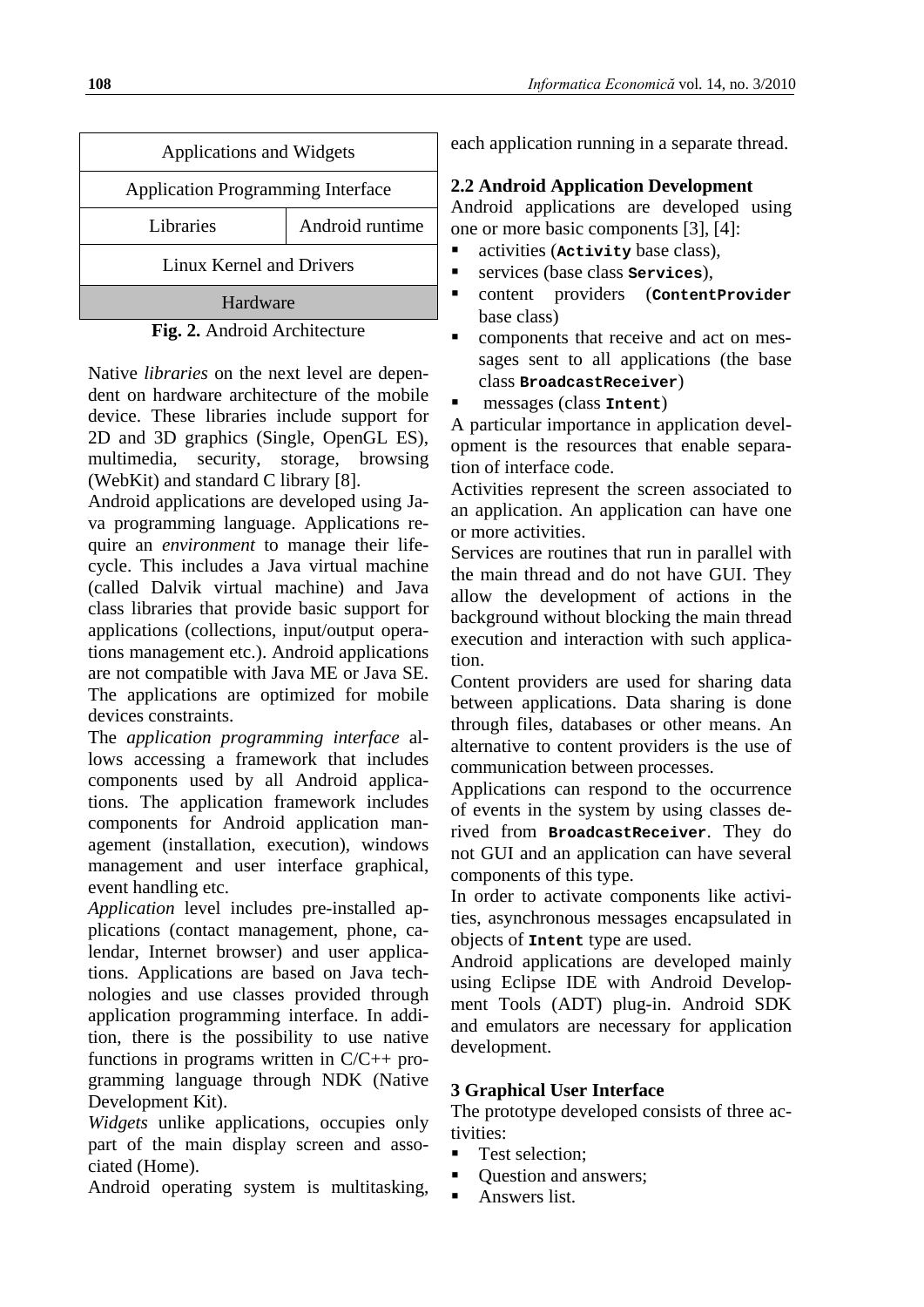The interface is simple and intuitive, without any graphics and drawings. That will reduce the amount of memory required by the application and reduces the time of development. Future versions will include de redesigned and friendlier user interface. The application targets the mobile devices with touch screen, but is not limited to.

is *ActTeste* and is declared as the main activity in *AndroidManifest.xml* configuration file. When the application is launched, the list of tests is automatically loaded in this screen. The list is an object of **ListView** type.

The description of list elements is defined in a resource file based on XML. For the example from Figure 3 the following structure was used for each list element:

```
The main screen for the quizzes module is 
presented in Figure 3. The associated activity
```

```
<TextView xmlns:android="http://schemas.android.com/apk/res/android"
     android:layout_width="fill_parent"
     android:layout_height="wrap_content"
     android:padding="10dp" 
/>
```


**Fig. 3.** Test selection screen on an Android device

In order to start a new activity, an Intent instance is used. All activities need to be declared in *AndroidManifest.xml* file:

```
<activity android:name=".ActTeste" />
<activity android:name=".ActIntreb"/>
<activity android:name=".ActRasp"/>
```
If the activities are not declared in *Android-*

*Manifest.xml*, a runtime exception will occur when the code is executed.

All the available tests are loaded from a database stored on the server side. A dedicated Web service method is used for this initial action.

The main menu includes items that allow to:

- Login/Logout the application;
- Exit the application;
- View application version.

The main menu options are added when **onCreateOptionsMenu** method is called:

```
public boolean 
onCreateOptionsMenu(Menu menu)
{
   menu.add(0, LOGIN, 0, "Login");
  menu.add(0, LOGOUT, 1, "Logout");
   menu.add(0,IESIRE, 2,"Iesire");
   menu.add(0,DESPRE, 3,"Despre");
   return true;
}
```
When the user selects a menu item **onOptionsItemSelected** function is called. For example, when user want to exit from the application, the code associated with IESIRE label is executed:

```
public boolean onOptionsItemSelected 
(MenuItem item)
{
```

```
 switch (item.getItemId())
 {
   //...
   case IESIRE:
```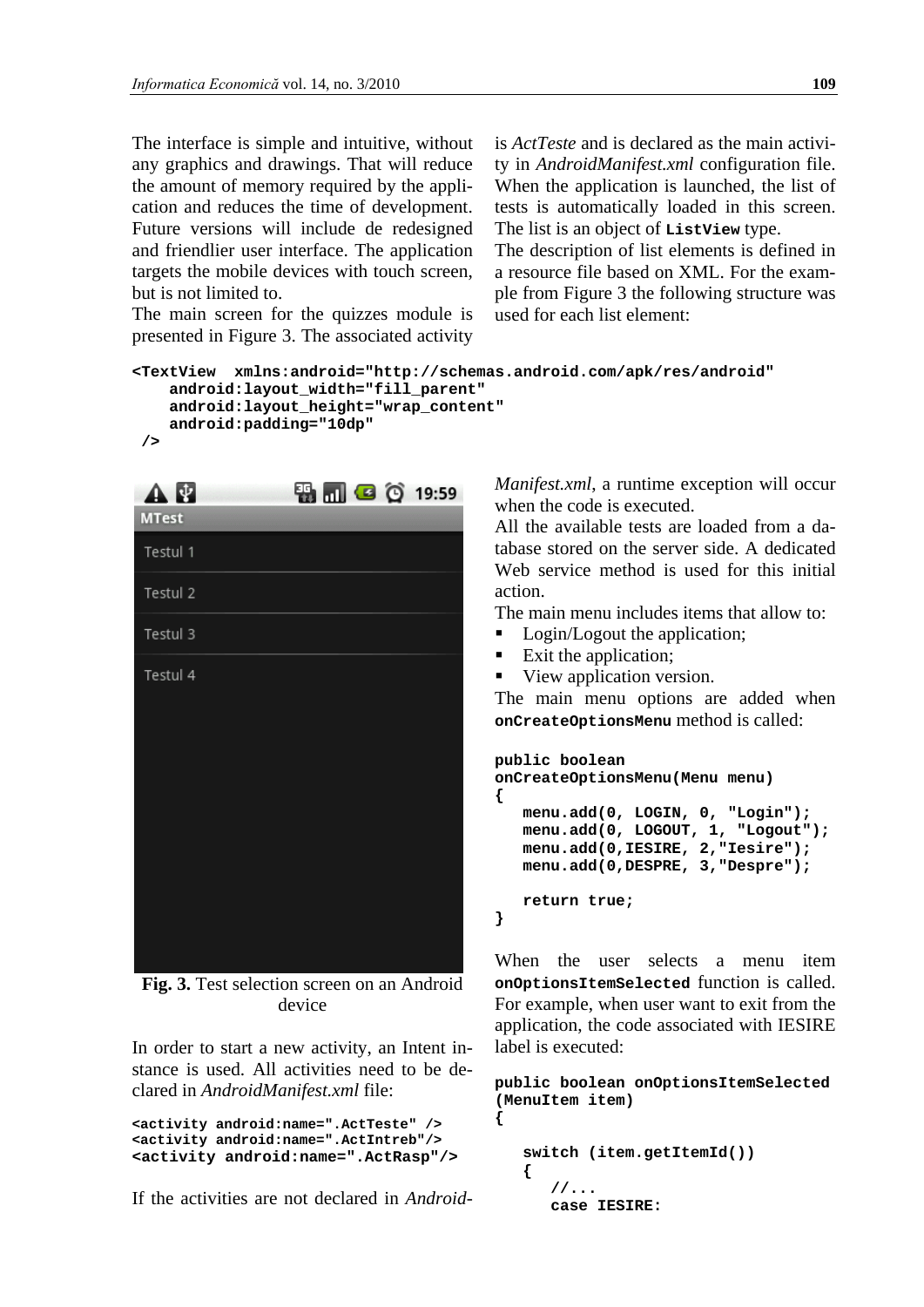```
android.os.Process.killProcess
      (android.os.Process.myPid()); 
           return true;
     }
     return false;
}
                                        The following code is used to show the activ-
                                        ity associated with questions and answers, 
                                        based on Adapter-
                                        View.OnItemClickListener interface:
public void onItemClick(AdapterView<?> parent, View item, int position, 
long id) 
{ 
    Intent intent = new Intent(ActTeste.this, ActIntreb.class);
    //add parameters
    intent.putExtra("idTest", position + 1);
    //launch selected test
    startActivity(intent);
}
```
When the user selects a test from the list, the screen associated to the first question will be shown. Figure 4 illustrate the graphical interface associated to the question window.



**Fig. 4.** Question screen as shown on an Android device

The questions have only one correct answer. The student can navigate sequentially from one question to another. Some menu items are disabled for the first or the last question:

```
public boolean onPrepareOptionsMe-
nu(Menu menu) 
{
 if (idIntrebareCurenta == 
      numarIntrebari)
    menu.setGroupEnabled(
      ActIntreb.INAINTE, false);
 else
      menu.setGroupEnabled(
      ActIntreb.INAINTE, true); 
 //…
}
```
In order to pass complex objects from an activity to another, they have to implement the interface **android.os.Parcelable** through the methods describeContents and **writeTo-Parcel**.

For example, the class **Intrebare**, that represents a question, implements the **write-ToParcel** method in this way:

```
public void writeToParcel(Parcel 
dest, int flags) 
{
      dest.writeInt(idIntrebare);
      dest.writeString(text);
      dest.writeStringArray(var);
}
```
The class must include a static field named **CREATOR**:

**public static final Parcelable.Creator<Intrebare> CREATOR = new Parcelable.Creator<Intrebare>() { ... }**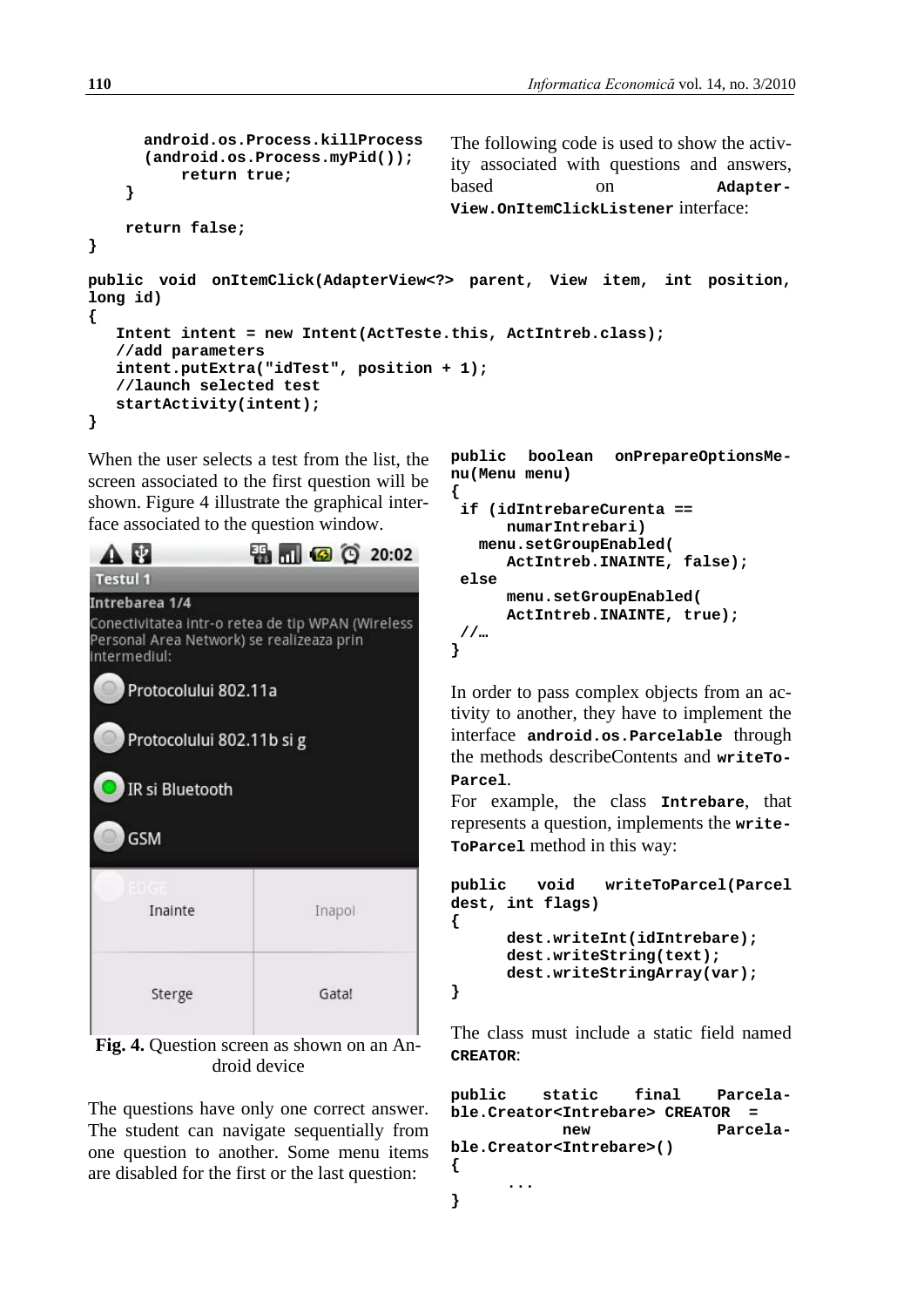used when Intrebare objects are created using this method.

At the end, the student can review the answers and send them to the server in order to monitor the progress.



**Fig. 5.** Answers verification lists as shown on an Android device

The student has the possibility to review the answers and to calculate her or his score.

Because the answers are stored in a HashMap and the questions need to be shown sorted by question code, the class **Intrebare** implements the **Comparable<Intrebare>** interface.

### **4 Web Services**

The Web service used by this application has been developed using Microsoft .NET technologies. The Web service provides several Web methods that are used by this mobile learning application.

The use of Web services provide a very flexible way for client applications that can be developed on almost any mobile or desktop platform.

The **GetNumarIntrebariTest** method returns the number of questions of a given test identified through a code. The number of questions is taken from the database.

If an exception occurs, the method will return a negative value.

The following code is an example of a method used in this Web service:

```
[WebMethod]
public int GetNumarIntrebariTest(int idTest)
{
      OleDbConnection conn = new OleDbConnection(connString + 
            Context.Request.PhysicalApplicationPath + dbString);
       OleDbCommand cmd = new OleDbCommand();
       cmd.Connection = conn;
      cmd.CommandText = "SELECT COUNT(*) FROM Grile WHERE id_test = " + 
      idTest;
       int nrIntrebari = -1;
       try
       {
             conn.Open();
             nrIntrebari = (int)cmd.ExecuteScalar();
       }
       catch (Exception ex)
       {
      nrIntrebari = -1;
 }
      finally
```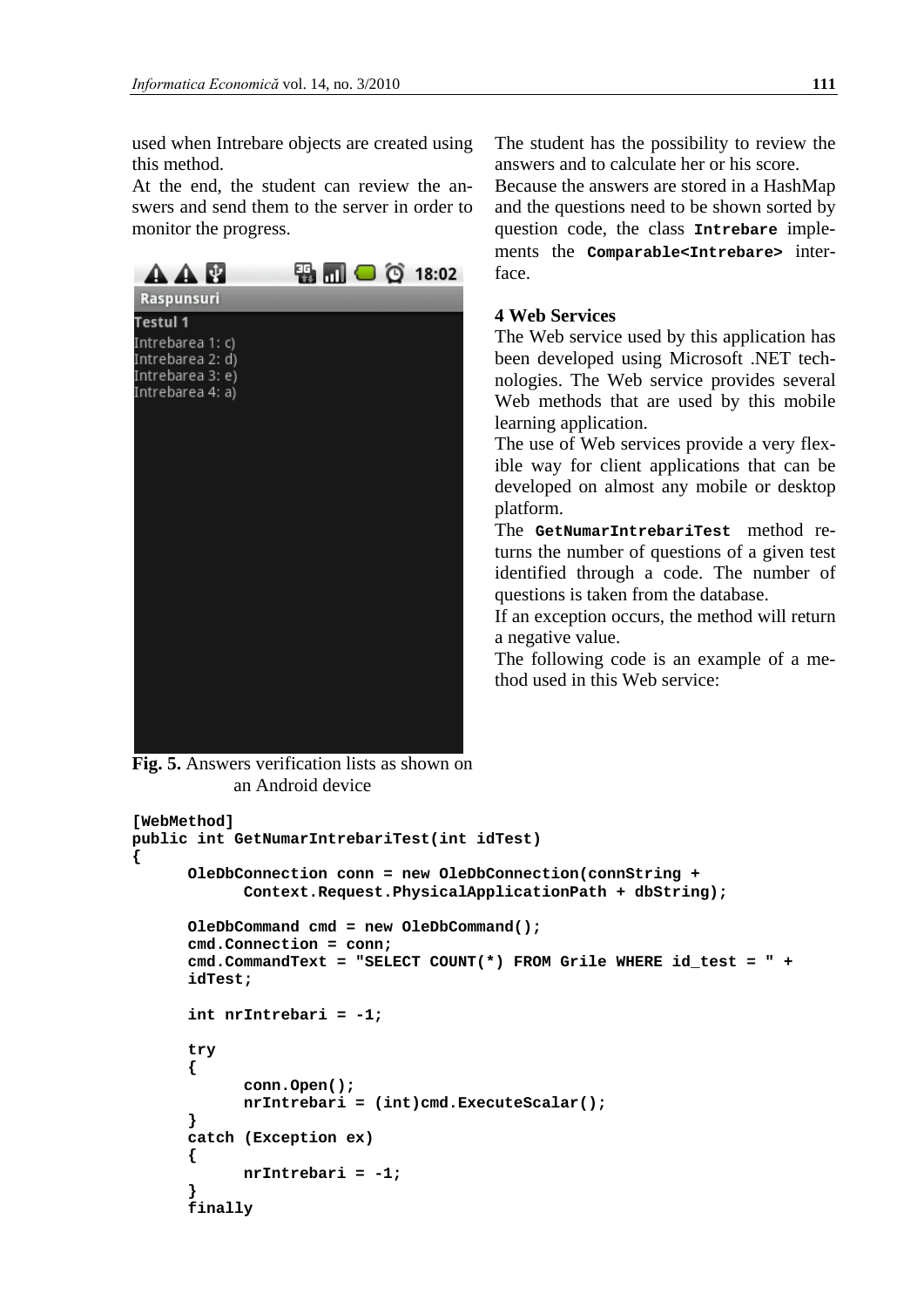```
 {
               conn.Close();
       }
        return nrIntrebari;
}
```
The Web services are consumed using a third-party library distributed as free source kSOAP2 (*http://ksoap2.sourceforge.net/),* optimized for Android.

The libraries need to be added to the project in order to be used. This library is based on the SOAP architecture and there is no need to generate a proxy/stub to call Web services methods.

A SOAP envelope is created using the **Soap-SerializationEnvelope** class (specifying the SOAP version) and the request details are added to the envelope body (using **SoapObject** class).

The **HttpTransportSE** class is used to make the actual call of the Web service method, the envelope being passed as parameter. The result is retrieving from the response part of the envelope.

The **getIntrebare** function is used to access the Web service and to call a specific method used to get the specified question. The function's source code is:

```
public static Intrebare getIntrebare(int idTest, int idIntrebare) 
{
      Intrebare intrebare = new Intrebare();
      try 
      {
            SoapObject request = new SoapObject(NAMESPACE, GET_INTREBARE);
            // add paramaters and values
            request.addProperty("idTest", idTest);
            request.addProperty("idIntrebare", idIntrebare);
            SoapSerializationEnvelope envelope = 
                  new SoapSerializationEnvelope(SoapEnvelope.VER11);
                  envelope.dotNet = true;
                  envelope.setOutputSoapObject(request);
            HttpTransportSE androidHttpTransport = 
                  new HttpTransportSE(URL_WS);
            androidHttpTransport.call(NAMESPACE + GET_INTREBARE, envelope);
            SoapObject result = (SoapObject) envelope.getResponse();
            //question initialization
            intrebare.setIdIntrebare(Integer.parseInt(result.getProperty(
                              "IdIntrebare").toString()));
            intrebare.setText(result.getProperty("Text").toString());
            SoapObject variante = (SoapObject) result.getProperty("Var");
            for (int i = 0; i < Intrebare.VARIANTE; i++)
                  intrebare.setVarianta(i, 
                        variante.getProperty(i).toString());
      } 
      catch (Exception e) 
      {
            e.printStackTrace();
```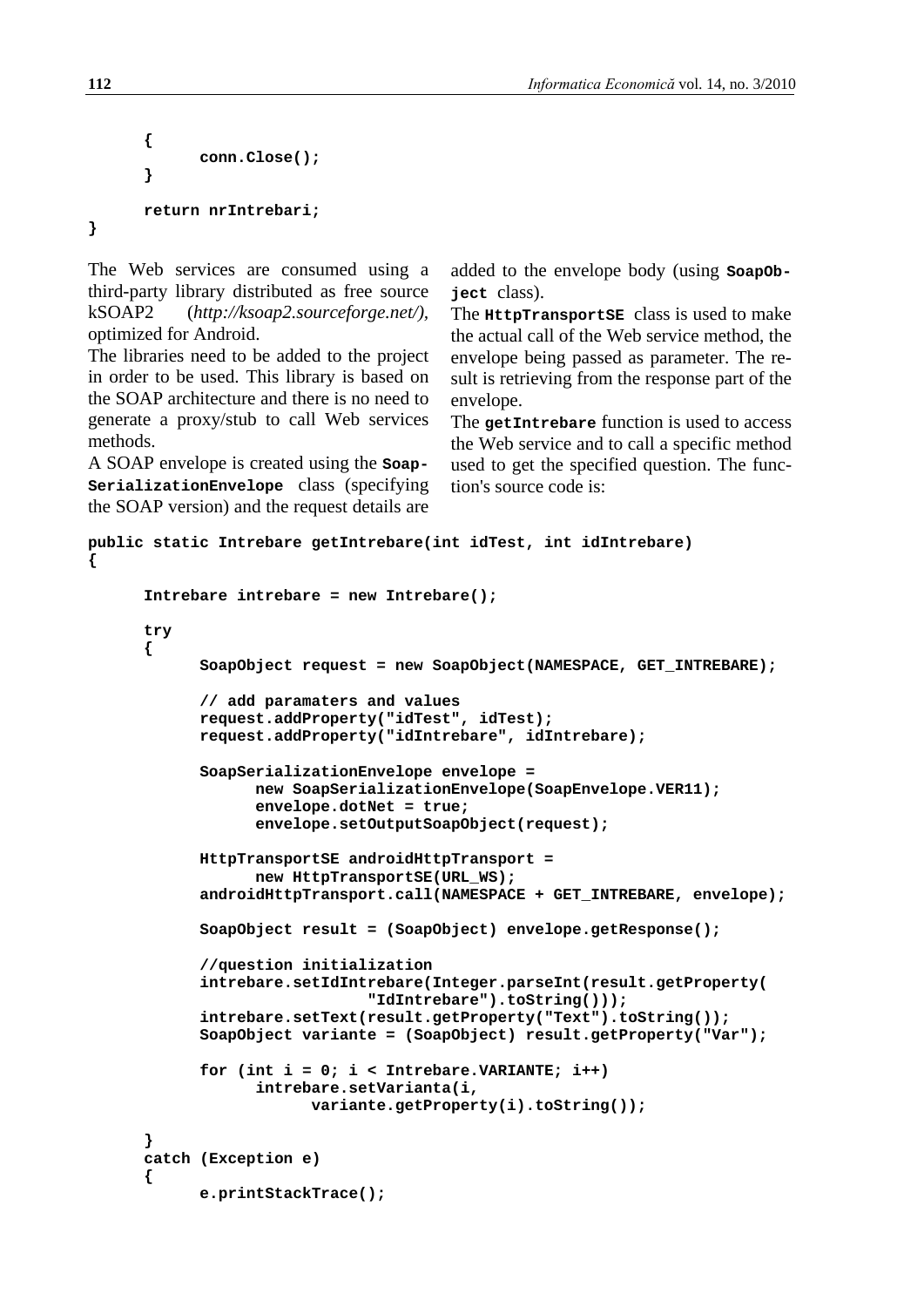```
intrebare = null;
            return intrebare;
      }
      return intrebare;
}
```
It is very important to send the right parameters to the methods. In this example, the parameters used in these calls are initialized as follows:

- **NAMESPACE = "http://tempuri.org/"**; – Web service namespace; in this example the default namespace is used
- **URL\_WS = "http://server/Service.asmx"**; – Web service URL
- **GET\_INTREBARE = "GetIntrebare"**; Web service method name
- **idTest, idIntrebare** the parameters used by GetIntrebare method

Using wrong values for these parameters will lead to Web service method call to fail.

All the functions used to access the Web service are included in a class, in order to be accessible from anywhere within the package. This is an example of this Web method usage:

#### **intrebare = AccesSW.getIntrebare (idTest, idIntrebareCurenta);**

In order to use Web services the application needs special permission. Permissions are stored in *AndroidManifest.xml* file. For this mobile application, the following line has to be added:

**<uses-permission android:name="android.permission.INTERNET "></uses-permission>**

In this prototype, all data is stored in memory, during program execution. All loaded questions and given answers are saved in order to reduce costs related to data transfer through wireless networks:

```
Vector<Intrebare> intrebari = new Vector<Intrebare>();
Hashtable<Intrebare, Raspuns> raspunsuri = new Hashtable<Intrebare, 
                                                       Raspuns>();
```
For the future versions the following methods will be taken into account:

- Local files;
- Property files;
- Local databases.

#### **5 Security Issues**

The security of distributed mobile learning

applications is very important and challenging compared with stand alone applications. There are several areas where the security requirements are high and they need special attention.

Table 1 presents some security concerns regarding the mobile learning solutions, based on [7].

| <b>Table 1.</b> Security concerns of m-learning applications |                              |  |
|--------------------------------------------------------------|------------------------------|--|
| <b>Action</b>                                                | <b>Security requirements</b> |  |
| Online exams                                                 | High                         |  |
| Content management                                           | Medium-High                  |  |
| Feedback management (forums)                                 | Low-Medium                   |  |
| Homework/Projects Assessment                                 | High                         |  |
| Quizzes                                                      | Medium                       |  |
| User management                                              | High                         |  |

**Table 1.** Security concerns of m-learning applications

These issues can be managed using several methods and techniques like: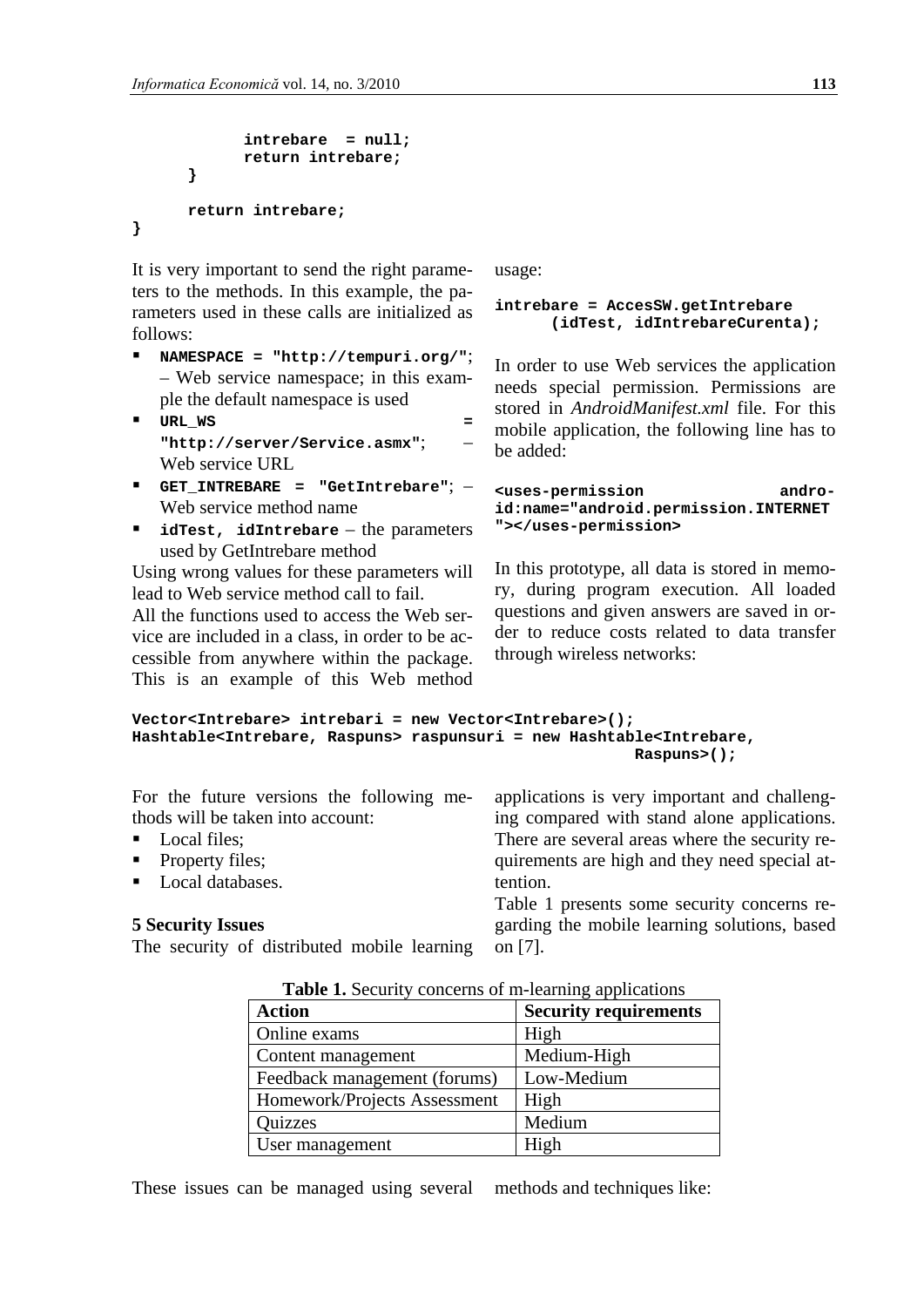- different authentication levels;
- password management:
- data encryption;
- location services.

Each of actions from Table 1 requires a certain degree of security, depending on the importance and data sensitivity.

The databases with tests, marks and users contain sensitive data and they need a special attention.

The security requirements for examinations, homework/project assessment and user management are very high due to the importance of data and information they use.

Quizzes and content management have medium security requirements, because the data manipulated is less sensitive.

Feedback management and messaging for these systems does not use sensitive data.

The minimum requirement is to use authentication through users and passwords.

Wireless data communication can be easily monitored, so high security need to be assured by using specific standards.

Application testing has to include several security tests.

#### **6 Conclusions and Future Work**

The development of mobile applications is not an easy task. There is a variety of platforms and technologies to choose from. Mobile devices resources are limited. User experience with mobile devices and software is various.

Using Web services for mobile learning applications helps the process of development by providing a standardized way of communication between mobile clients and servers. There are also drawbacks that need to be reduced or eliminated:

- data volume (optimization);
- security (discover and eliminate security holes);
- data serialization for custom and complex objects (refactoring).

Regarding the presented mobile application, the following development directions are considered:

- new functionalities,
- interface improvement,
- *Courses* and *Tests* modules implementation,
- user management,
- modules integration,

in order to provide a basis for an working mlearning application.

This prototype is a part of an m-learning system that will also be developed for other mobile platforms in order to cover a wide area of mobile devices and users.

#### **Acknowledgements**

This work was supported by CNCSIS – UEFISCSU, project number PNII – IDEI 2637/2008, project title: *Project management methodologies for the development of mobile applications in the educational system*.

### **References**

- [1] D. S. Metcalf II and J. M. De Marco, *mLearning: Mobile Learning and Performance in the Palm of Your Hand*, HRD Press, Inc., 2006.
- [2] P. Pocatilu, F. Alecu and M. Vetrici, Measuring the Efficiency of Cloud Computing for E-learning Systems, *WSEAS TRANSACTIONS on COMPUTERS,* Issue 1, Volume 9, January 2010, pp. 42-51.
- [3] E. Burnette, *Hello, Android: Introducing Google's Mobile Development Platform, 2nd Edition*, The Pragmatic Bookshelf, 2009.
- [4] R. Meier, *Professional Android 2 Application Development*, Wiley Publishing, Inc., 2010.
- [5] C. Ciurea, "A Metrics Approach for Collaborative Systems," *Informatica Economica*, vol. 13, no. 2/2009, pp. 41-49.
- [6] C. Boja, L Batagan, "Analysis of M-Learning Applications Quality," *WSEAS TRANSACTIONS on COMPUTERS*, Issue 4, Vol. 8, May 2009, ISSN 1109-2750, pp. 767-777.
- [7] F. Alecu, P. Pocatilu and S. Capisizu, WiMAX Security Issues in E-Learning Systems, *Proc. of 2nd International Conference on Security for IT & C in Journal of Information Technology and Communication Security*, Bucharest, November 2009, pp. 45-52.